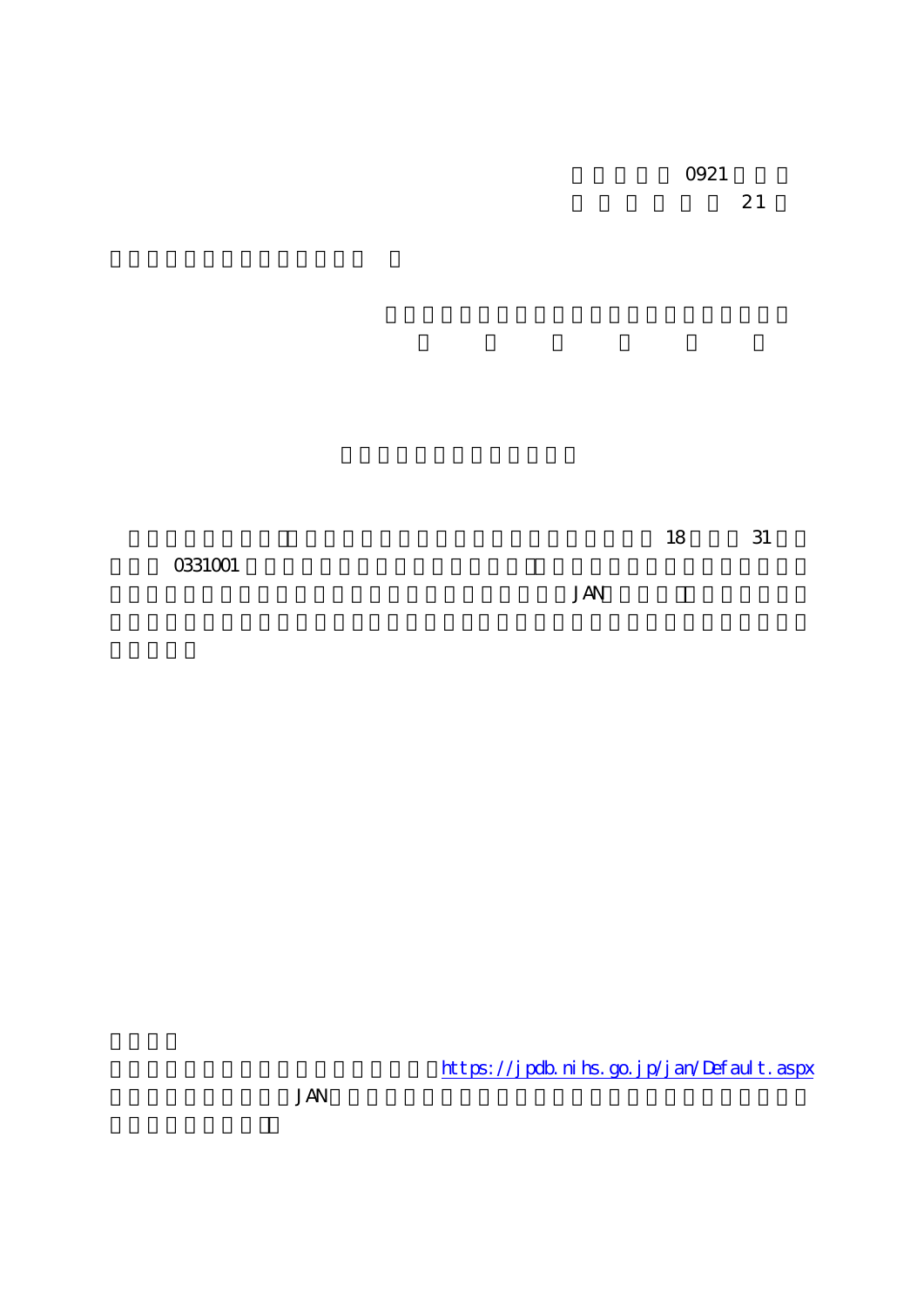登録番号 301-5-B11

JAN (日本名):ベバシズマブ(遺伝子組換え)[ベバシズマブ後続3] JAN (英 名): Bevacizumab (Genetical Recombination) [Bevacizumab Biosimilar 3]

アミノ酸配列及びジスルフィド結合

L鎖

DIQMTQSPSS LSASVGDRVT ITCSASQDIS NYLNWYQQKP GKAPKVLIYF TSSLHSGVPS RFSGSGSGTD FTLTISSLQP EDFATYYCQQ YSTVPWTFGQ GTKVEIKRTV AAPSVFIFPP SDEQLKSGTA SVVCLLNNFY PREAKVQWKV DNALQSGNSQ ESVTEQDSKD STYSLSSTLT LSKADYEKHK VYACEVTHQG LSSPVTKSFN RGEC

H鎖

 EVQLVESGGG LVQPGGSLRL SCAASGYTFT NYGMNWVRQA PGKGLEWVGW INTYTGEPTY AADFKRRFTF SLDTSKSTAY LQMNSLRAED TAVYYCAKYP HYYGSSHWYF DVWGQGTLVT VSSASTKGPS VFPLAPSSKS TSGGTAALGC LVKDYFPEPV TVSWNSGALT SGVHTFPAVL QSSGLYSLSS VVTVPSSSLG TQTYICNVNH KPSNTKVDKK VEPKSCDKTH TCPPCPAPEL LGGPSVFLFP PKPKDTLMIS RTPEVTCVVV DVSHEDPEVK FNWYVDGVEV HNAKTKPREE QYNSTYRVVS VLTVLHQDWL NGKEYKCKVS NKALPAPIEK TISKAKGQPR EPQVYTLPPS REEMTKNQVS LTCLVKGFYP SDIAVEWESN GQPENNYKTT PPVLDSDGSF FLYSKLTVDK SRWQQGNVFS CSVMHEALHN HYTQKSLSLS PGK

H鎖 E1: 部分的ピログルタミン酸; H鎖 N303: 糖鎖結合; H鎖 K453: 部分的プロセシング L鎖 C214-H鎖 C226, H鎖 C232-H鎖 C232, H鎖 C235-H鎖 C235: ジスルフィド結合

主な糖鎖の推定構造

$$
\text{Gal}_{0\text{-}2}\left\{\begin{array}{l}(\beta 1\text{-}4)\text{GlcNAc}(\beta 1\text{-}2)\text{Man}(\alpha 1\text{-}6)\\ \text{Gal}_{0\text{-}2}\left\{\begin{array}{l}(\beta 1\text{-}4)\text{GlcNAc}(\beta 1\text{-}2)\text{Man}(\alpha 1\text{-}6)\\ (\beta 1\text{-}4)\text{GlcNAc}(\beta 1\text{-}2)\text{Man}(\alpha 1\text{-}3)\end{array}\right.\right.\text{Max}(\beta 1\text{-}4)\text{GlcNAc}(\beta 1\text{-}4)\text{GLNAc}(\beta 1\text{-}4)\text{GLNAc}(\beta 1\text{-}4)\text{GLNAc}(\beta 1\text{-}4)\text{GLNAc}(\beta 1\text{-}4)\text{GLNAc}(\beta 1\text{-}4)\text{GLNAc}(\beta 1\text{-}4)\text{GLNAc}(\beta 1\text{-}4)\text{GLNAc}(\beta 1\text{-}4)\text{GLNAc}(\beta 1\text{-}4)\text{GLNAc}(\beta 1\text{-}4)\text{GLNAc}(\beta 1\text{-}4)\text{GLNAc}(\beta 1\text{-}4)\text{GLNAc}(\beta 1\text{-}4)\text{GLNAc}(\beta 1\text{-}4)\text{GLNAc}(\beta 1\text{-}4)\text{GLNAc}(\beta 1\text{-}4)\text{GLNAc}(\beta 1\text{-}4)\text{GLNAc}(\beta 1\text{-}4)\text{GLNAc}(\beta 1\text{-}4)\text{GLNAc}(\beta 1\text{-}4)\text{GLNAc}(\beta 1\text{-}4)\text{GLNAc}(\beta 1\text{-}4)\text{GLNAc}(\beta 1\text{-}4)\text{GLNAc}(\beta 1\text{-}4)\text{GLNAc}(\beta 1\text{-}4)\text{GLNAc}(\beta 1\text{-}4)\text{GLNAc}(\beta 1\text{-}4)\text{GLNAc}(\beta 1\text{-}4)\text{GLNAc}(\beta 1\text{-}4)\text{GLNAc}(\beta 1\text{-}4)\text{GLNAc}(\beta 1\text{-}4)\text{GLNAc}(\beta 1\text{-}4)\text{GLNAc}(\beta 1\text{-}4)\text{GLNAc}(\beta 1\text{-}4)\text{GLNAc}(\beta 1
$$